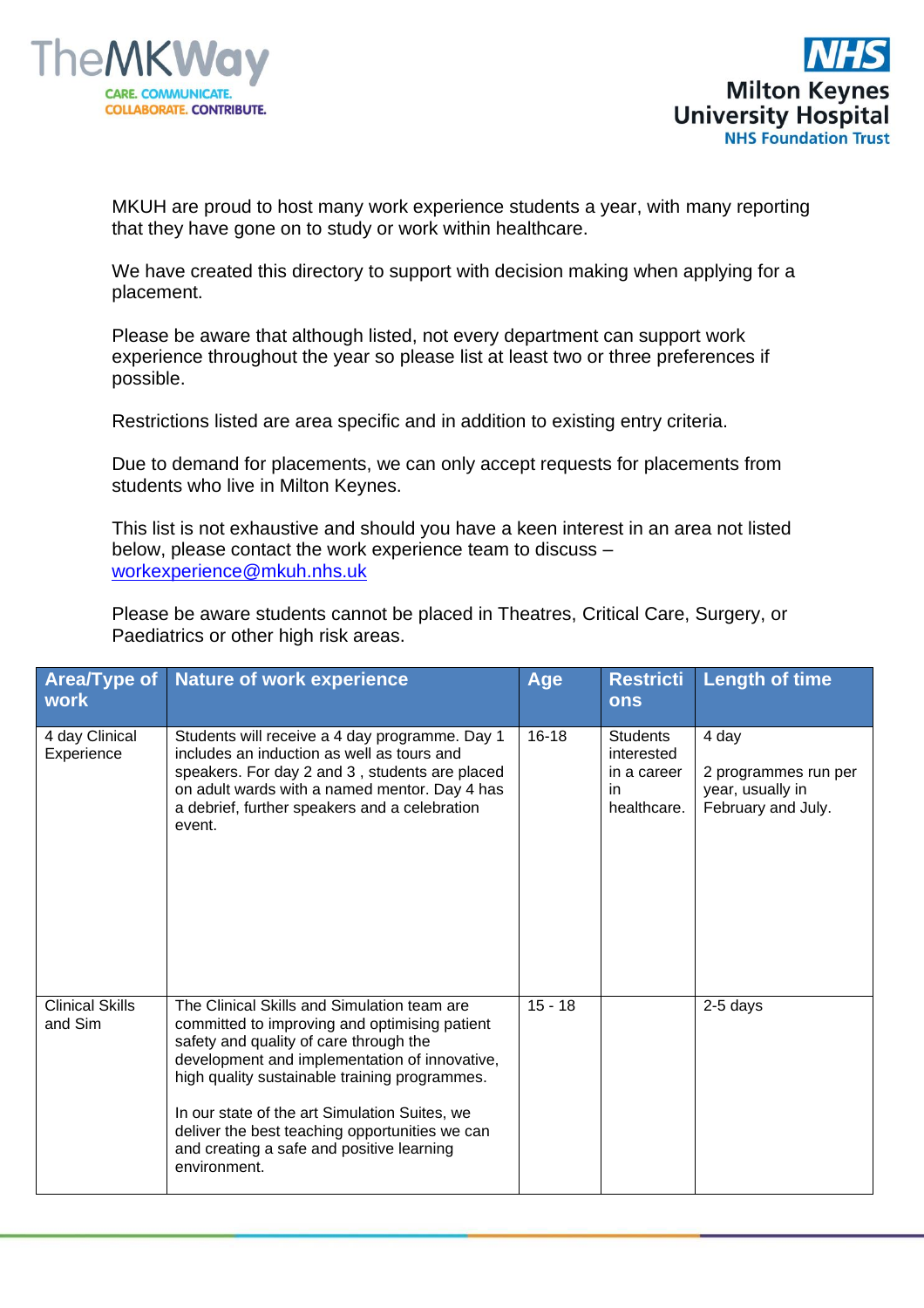

5 **Milton Keynes**<br>University Hospital<br>NHS Foundation Trust

|                         | Please visit their twitter for an insight into the<br>department https://twitter.com/SimMKUH                                                                                                                                                                                                                                                                                                                                                                                                                                                                   |           |                                                                                                                                                                  |                                               |
|-------------------------|----------------------------------------------------------------------------------------------------------------------------------------------------------------------------------------------------------------------------------------------------------------------------------------------------------------------------------------------------------------------------------------------------------------------------------------------------------------------------------------------------------------------------------------------------------------|-----------|------------------------------------------------------------------------------------------------------------------------------------------------------------------|-----------------------------------------------|
| Cardiac<br>Physiologist | A Cardiac Physiologist carries out cardiac<br>diagnostic tests, such as echocardiograms<br>(cardiac ultrasound), ECGs<br>(electrocardiograms), Holter monitors (24-hour<br>ECG monitors), ambulatory blood pressure<br>measurement and exercise stress testing.<br>They also work in the catheter lab assisting with<br>coronary angiograms and angioplasty<br>procedures, and pacemaker/ ICD implantation.<br>Students will get the opportunity to shadow the<br>Cardiac Physiologist team and observe some of<br>these different procedures being performed. | $16 - 18$ |                                                                                                                                                                  | 1-3 days                                      |
| Catering                | Our catering teams produce over 400,000 meals<br>per year, both for inpatients and staff.<br>We have a newly refurbished staff restaurant<br>and students can experience what it is like to<br>work in a busy production kitchen.                                                                                                                                                                                                                                                                                                                              | $15 - 18$ |                                                                                                                                                                  | 1-5 days                                      |
| <b>Dietetics</b>        | The dietetic department at MKUH consists of a<br>number of dietitians who specialise in<br>community, diabetes, home tube feeding,<br>oncology and renal.<br>The work experience student would have the<br>opportunity to shadow a dietitian in an outpatient<br>clinic or undertaking ward rounds.<br>Interested students should look at the British<br>Dietetic Association website to ensure they meet<br>the entry requirements for degrees in Dietetics.<br>www.bda.uk.com                                                                                | $16 - 18$ | Very<br>limited<br>availability                                                                                                                                  | 1 days                                        |
| Education               | Working within an office environment and<br>assisting the team in the day-to-day running of<br>the department.<br>Students will be given the opportunity to shadow<br>general administrative tasks in regards to<br>Education, education's role within a hospital.<br>If training is taking place across their work<br>experience days, students will be given the<br>opportunity to shadow an educator in the course<br>of their teaching                                                                                                                     | $15 - 18$ |                                                                                                                                                                  | 1-3 days                                      |
| Emergency<br>Department | Students are placed with a medical professional<br>for two days, shadowing clinicians in the low risk<br>area of ED.<br>The emergency department see a huge range of<br>patients presenting with different illnesses as<br>well as accidents, and is a fast paced<br>environment.                                                                                                                                                                                                                                                                              | $17 - 18$ | <b>Students</b><br>must be<br>intending<br>to study<br>medicine,<br>and be<br>studying<br>the<br>appropriat<br>e A Levels<br>in order to<br>apply for<br>medical | 2 days<br>Set Dates during<br>school holidays |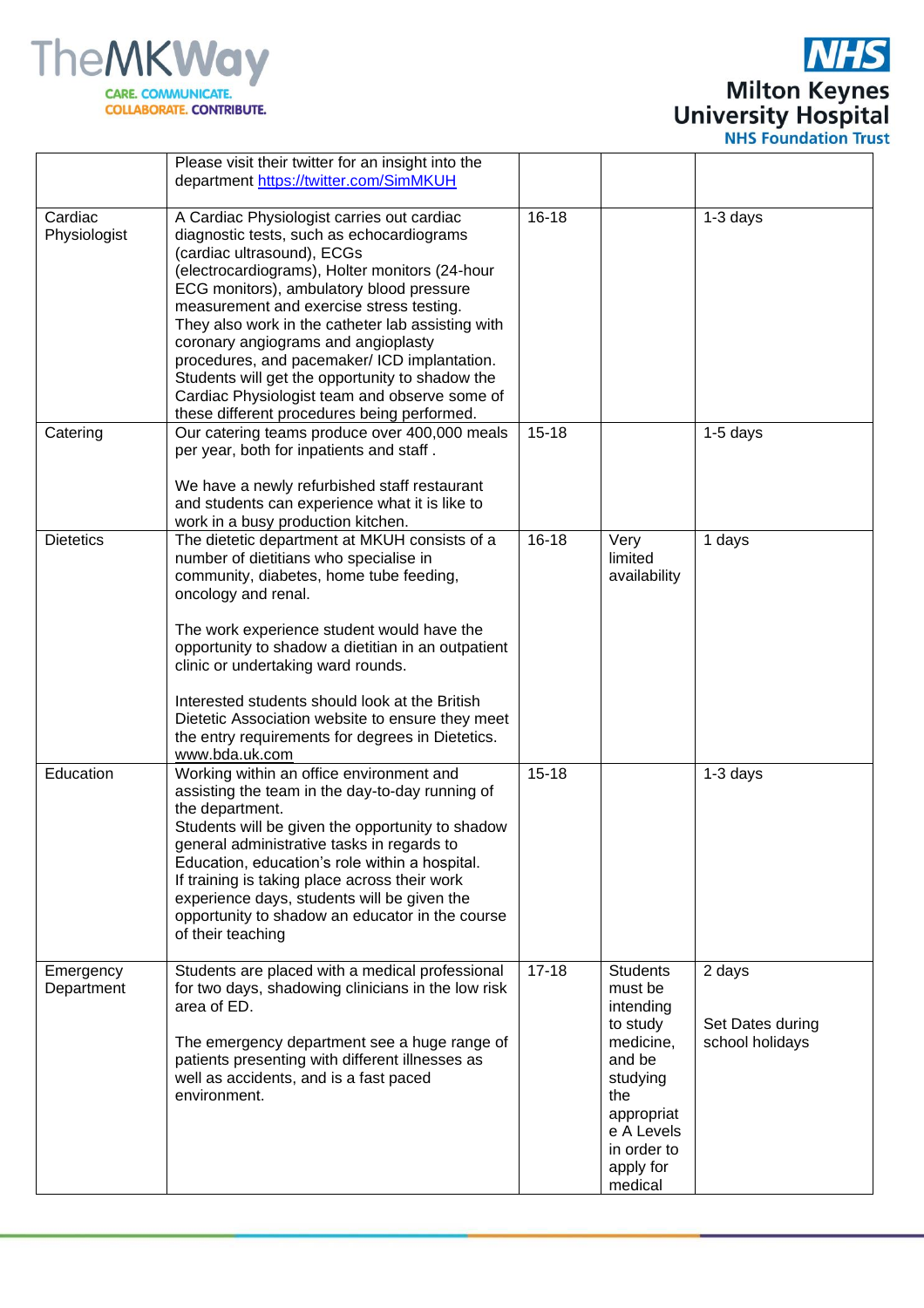

5 **Milton Keynes**<br>University Hospital<br>NHS Foundation Trust

|                                            |                                                                                                                                                                                                                                                                                                                                                                                                                                                                                                                                                                                                                                                                                                      |           | school                                                                                          |          |
|--------------------------------------------|------------------------------------------------------------------------------------------------------------------------------------------------------------------------------------------------------------------------------------------------------------------------------------------------------------------------------------------------------------------------------------------------------------------------------------------------------------------------------------------------------------------------------------------------------------------------------------------------------------------------------------------------------------------------------------------------------|-----------|-------------------------------------------------------------------------------------------------|----------|
|                                            |                                                                                                                                                                                                                                                                                                                                                                                                                                                                                                                                                                                                                                                                                                      |           |                                                                                                 |          |
| Geriatric<br>Medicine                      | Students can participate in consultant led ward<br>rounds and observe the day to day work of<br>junior doctors on the wards. Students will also<br>have the opportunity to discuss with consultants<br>and junior doctors the pros and cons of a career<br>in Medicine.                                                                                                                                                                                                                                                                                                                                                                                                                              | $16 - 18$ | A level<br>student<br>doing<br>subjects<br>suitable for<br>application<br>to medical<br>school. | 1-2 days |
| Communication<br>s &<br>Engagement<br>Team | The Trust Communications team are<br>responsible for all internal communications and<br>engagement with staff as well as external<br>communications to the public, patients, the<br>media and other healthcare providers in Milton<br>Keynes.<br>The communications team undertake a variety<br>of responsibilities inhouse such as ; staff<br>wellbeing initiatives, event planning,<br>digital/graphics work, consulting and PR work.                                                                                                                                                                                                                                                              | $15 - 18$ | <b>Students</b><br>with an<br>interest in<br>Marketing<br>or<br>Communic<br>ations              | 1-3 days |
| Day Surgery<br>Unit                        | Our Day Surgery Unit composes of 23 trollies<br>and 7 recliner chairs. Patients are usually with<br>us between two and twelve hours depending on<br>the type of surgery they are having. We are a<br>mixed ward that accepts adults and young<br>people over the age of 16 who have been<br>deemed suitable to follow the day surgery<br>pathway.<br>You will observe the admission process of day<br>surgery patients. You will observe the post<br>operative recovery and subsequent discharge of<br>the patients on the same day.<br>Please be aware that when on placement, you<br>may only observe and shadow procedures and<br>cannot take part in any medical procedures or<br>move patients. | $16 - 18$ |                                                                                                 | 1-3days  |
| Human<br>Resources                         | Predominantly working within an office<br>environment and assisting the teams in the day-<br>to-day running of the department.<br>Students will gain an insight into Human<br>Resources in a health care setting.<br>Students will experience undertaking clerical<br>duties and problem solving in a fast paced<br>environment and will be given the opportunity to<br>carry out general administrative tasks in regards<br>to Human Resources<br>Students may also be invited to attend and<br>observe meetings across the functions; this will<br>be dependent on the nature of the meetings and<br>what meetings are scheduled at the time of the<br>placement.                                  | $16 - 18$ | Must be<br>intending<br>to study<br>HR/<br>People<br>Profession<br>al at<br>unversity           | 1 day    |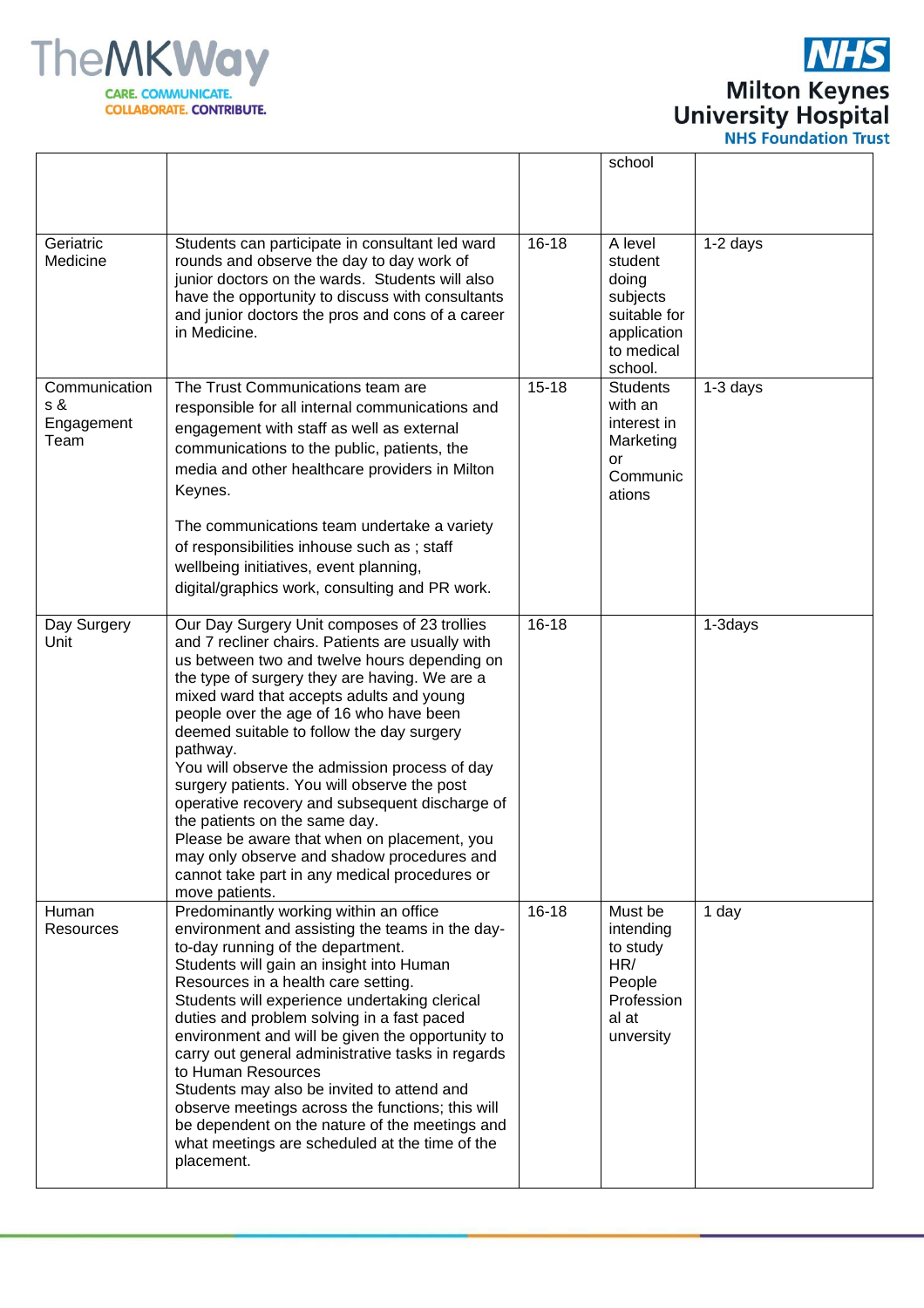



| Imaging                            | The Imaging Department provides a variety of<br>diagnostic services to the Trust and Milton<br>Keynes GP Community which include CT, MRI,<br>Ultrasound, Plain Film Imaging, Interventional,<br>Contrast Studies, Breast Imaging and<br>Fluoroscopy. We currently offer a day visit for<br>prospective students from 9am-5pm Mon-Fri,<br>where they will tour the department to get an<br>overview of what we do.<br>The students will rotate through a variety of<br>areas for plain x-ray, inc fracture clinic, MRI, CT,<br>fluoroscopy, ultrasound. They will observe how<br>we image patients and then we will discuss<br>images with the student.                                                                                                                                                                              | $17 - 18$ | Must have<br>an interest<br>in Imaging,<br>Medicine<br>or general<br>healthcare                                         | 1 day    |
|------------------------------------|-------------------------------------------------------------------------------------------------------------------------------------------------------------------------------------------------------------------------------------------------------------------------------------------------------------------------------------------------------------------------------------------------------------------------------------------------------------------------------------------------------------------------------------------------------------------------------------------------------------------------------------------------------------------------------------------------------------------------------------------------------------------------------------------------------------------------------------|-----------|-------------------------------------------------------------------------------------------------------------------------|----------|
| IT                                 | Milton Keynes University Hospital NHS<br>Foundation Trust (MKUH) has been recognised<br>as one of the leading NHS organisations for<br>digital innovation after receiving accreditation<br>from NHS England and NHS Improvement<br>(NHSEI) as part of its Global Digital Exemplar<br>(GDE) programme.<br>The accreditation, recognises MKUH as an<br>organisation that is internationally renowned as<br>using digital innovations to; improve patient care<br>and experience; enhance and assist staff to do<br>their jobs; and harness the power of data to<br>improve healthcare services in the future.<br>Students will be able to experience different<br>fields of IT in the hospital, including cyber                                                                                                                       | $15 - 18$ | <b>Students</b><br>must be<br>interested<br>in the IT<br>field.                                                         | 2-3 days |
|                                    | security, software development and technical<br>services.                                                                                                                                                                                                                                                                                                                                                                                                                                                                                                                                                                                                                                                                                                                                                                           |           |                                                                                                                         |          |
| Outpatients                        | An outpatient department or outpatient clinic is<br>the part of a hospital designed for the treatment<br>of outpatients, people with health problems who<br>visit the hospital for diagnosis or treatment, but<br>do not at this time require a bed or to be<br>admitted for overnight care. The only areas not<br>covered in this department are (Audiology,<br>Dermatology & maxillofacial). It covers almost<br>everything and is a very varied and can be a<br>very fast paced area.<br>Students may be involved in chaperoning (but<br>not on your own) procedures and treatments (eg<br>colorectal bandings, gynae examinations etc.<br>Shadowing clinical staff completing procedures<br>such as flow tests in urology, blood tests and<br>injections is neuro, aspirations and samples of<br>lumps in the breast care team. | $16 - 18$ | Student<br>who have<br>a genuine<br>interest in<br>a career in<br>nursing/<br>healthcare<br>support<br>worker<br>roles. | 2-3 days |
| Oncology &<br><b>Cancer Centre</b> | Students will have the opportunity to shadow the<br>multi-disciplinary team that works within<br>Oncology. This includes medical, nursing and<br>support services.<br>Milton Keynes Cancer Centre brings together                                                                                                                                                                                                                                                                                                                                                                                                                                                                                                                                                                                                                   | $16 - 18$ | <b>Students</b><br>will need to<br>consider<br>the<br>emotional                                                         | 1-3 days |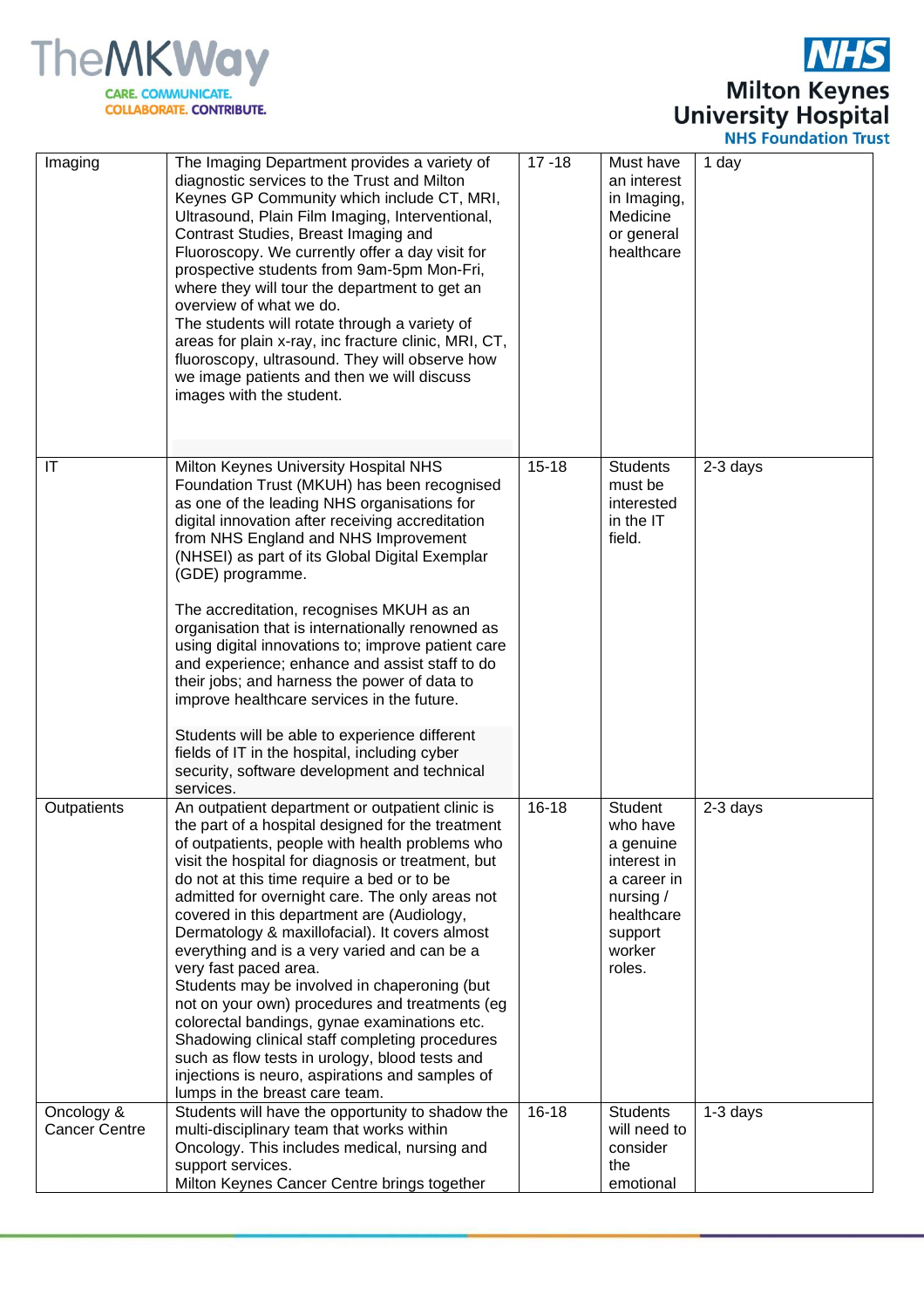

5  $\bf\Lambda$ **Milton Keynes**<br>University Hospital<br>NHS Foundation Trust

|                                                        | under one roof all hospital cancer services. It<br>offers oncology, clinical haematology and<br>cancer-related chemotherapy services, inpatient,<br>and outpatient services alongside a wellbeing<br>support service.<br>It provides a dedicated space offering treatment<br>and a wide range of information and support<br>services to anyone affected by cancer, all within<br>a comfortable and welcoming environment that<br>is also appropriate for patients' families.<br>Within the Wellbeing Lounge, which offers<br>information and support in the Cancer Centre,<br>there is a group activity room, a therapy studio<br>for patient clinic appointments and an<br>information lounge. The wellbeing team includes<br>a physiotherapist, dietitian and psychologist who<br>work within the lounge alongside nurses in<br>supporting patients, assisted by volunteers who<br>offer a listening ear. |           | aspect to a<br>placement<br>in this<br>area, as<br>you may<br>observe<br>the<br>imparting<br>of bad<br>news. |          |
|--------------------------------------------------------|-------------------------------------------------------------------------------------------------------------------------------------------------------------------------------------------------------------------------------------------------------------------------------------------------------------------------------------------------------------------------------------------------------------------------------------------------------------------------------------------------------------------------------------------------------------------------------------------------------------------------------------------------------------------------------------------------------------------------------------------------------------------------------------------------------------------------------------------------------------------------------------------------------------|-----------|--------------------------------------------------------------------------------------------------------------|----------|
| Optometry                                              | Students will have the opportunity to experience<br>what life as an Optometrist in the hospital is like.<br>Students will be able to observe professionals<br>assessing, diagnosing and treating a wide<br>variety of eye disorders.                                                                                                                                                                                                                                                                                                                                                                                                                                                                                                                                                                                                                                                                        | $16 - 18$ |                                                                                                              | 1-2 days |
| Practice<br>Education /<br>Corporate<br><b>Nursing</b> | The Practice Education Team are responsible<br>for facilitating clinical skills training with the<br>Trust. In addition to this, they coordinate and<br>manage student nursing placements and<br>support as well as nursing apprenticeships.                                                                                                                                                                                                                                                                                                                                                                                                                                                                                                                                                                                                                                                                | $15 - 18$ |                                                                                                              | 1-3 days |
| Medical<br>Shadowing                                   | A number of our consultants and their teams can<br>offer students one or two days to observe their<br>practices. This would include both outpatient<br>clinic and ward rounds.<br>Areas which have hosted students in the past<br>include; Gastrology, ENT, Diabetes, General<br>Medicine, Respiratory and Stroke.                                                                                                                                                                                                                                                                                                                                                                                                                                                                                                                                                                                          | $16 - 18$ | Must have<br>a keen<br>interest in<br>the named<br>specialty.                                                | 1-2days  |
| Medical<br>Examiners<br>Office &<br>Bereavement        | The Bereavement Team provide support to<br>Doctors for the production of medical certificates<br>of cause of death and act as the liaison<br>between medical staff and families.<br>We work closely with the coroners service and<br>have links with the Register Office.<br>In the hospital we provide education to                                                                                                                                                                                                                                                                                                                                                                                                                                                                                                                                                                                        | $15 - 18$ | Interest in<br>a medical<br>examiners<br>or<br>bereaveme<br>nt role                                          | 1-3 days |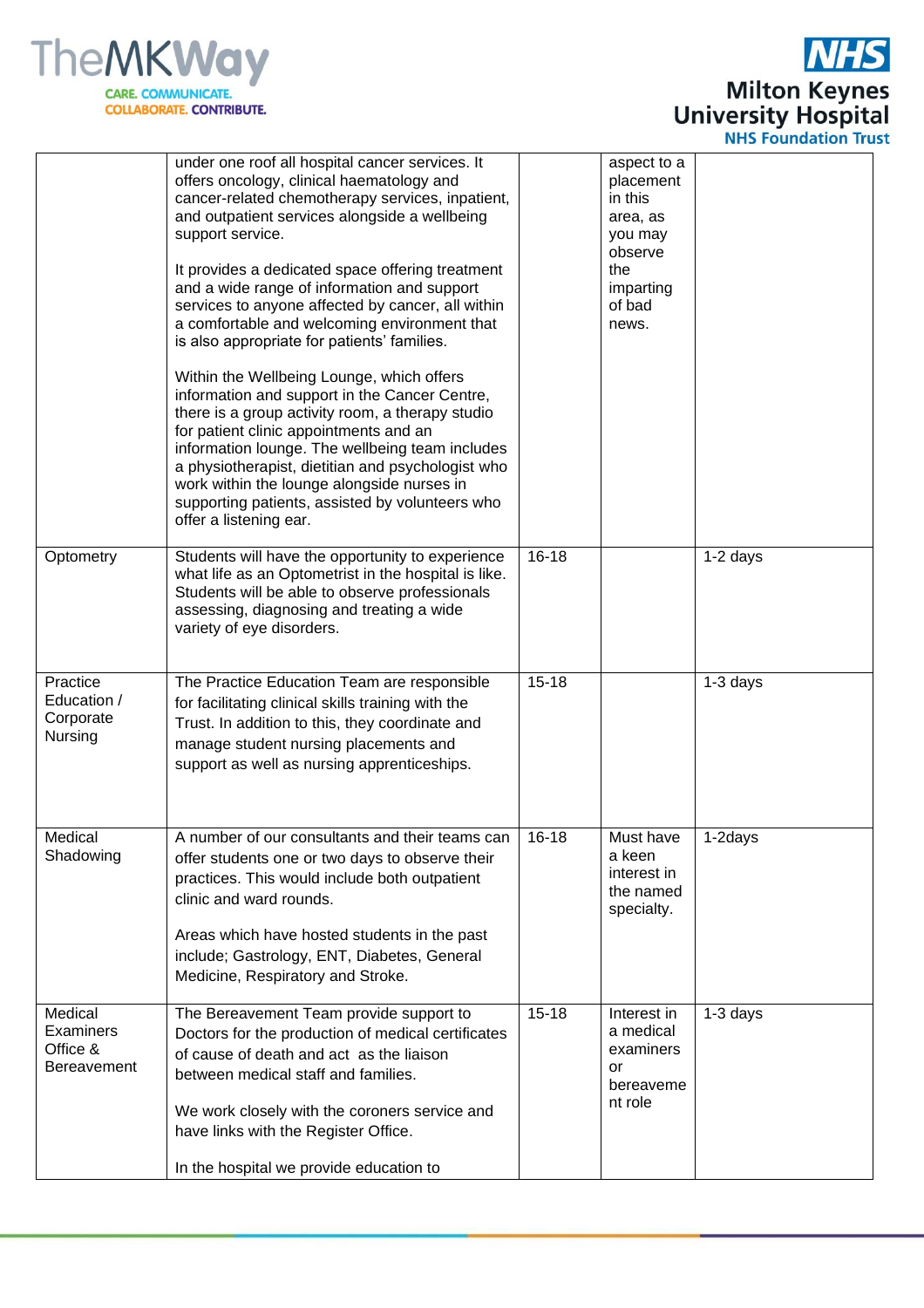



|                       | nursing/medical staff i.e. after death care and<br>giving staff the opportunity to work with us so<br>they can provide good compassionate care to<br>patients and relatives alike.                                                                                                                                                                                                                                                                                                                                                                                                                                                                                                                                                                                                                  |                        |                                                                                                                                                                                                                                                         |                                                                    |
|-----------------------|-----------------------------------------------------------------------------------------------------------------------------------------------------------------------------------------------------------------------------------------------------------------------------------------------------------------------------------------------------------------------------------------------------------------------------------------------------------------------------------------------------------------------------------------------------------------------------------------------------------------------------------------------------------------------------------------------------------------------------------------------------------------------------------------------------|------------------------|---------------------------------------------------------------------------------------------------------------------------------------------------------------------------------------------------------------------------------------------------------|--------------------------------------------------------------------|
| Therapies             | Students will be able to shadow a variety of<br>Therapies professionals across a 3 day<br>placement. Students will observe a ward rounds<br>and clinics.<br>An example timetable would include;<br>Tuesday - Women's & Men's Health & Frailty<br><b>Wednesday Orthopaedics &amp; Stroke</b><br>Thursday - Respiratory Medicine<br><b>Critical Care Outpatients Group,</b><br>Musculoskeletal outpatients &Pulmonary<br>rehabilitation Group                                                                                                                                                                                                                                                                                                                                                         | $16+$                  | Suitable<br>for<br>students<br>wishing to<br>pursue a<br>career in<br><b>Therapies</b><br>(not sports<br>rehabilitati<br>on/sports<br>massage<br>etc.)<br>Current<br>training/stu<br>dies must<br>be<br>appropriat<br>e for<br>perusing<br>this career. | 3 days<br>Set programme<br>Tuesday - Thursday<br>on selected dates |
| Specialist<br>Nursing | A number of our advanced clinical practitioners<br>can offer students one or two days observing<br>their practices.<br>Specialties included Rheumatology,<br>Dermatology, Cardiac, Diabetes, Research &<br>Development & Palliative Care                                                                                                                                                                                                                                                                                                                                                                                                                                                                                                                                                            | $16 - 18$              | Must have<br>a keen<br>interest in<br>the named<br>specialty.                                                                                                                                                                                           | 1-2days                                                            |
| Ward 3<br>Ward 7      | Whilst we accept patients of all ages, most of<br>our patient are frail elderly, often with complex<br>multiple co-morbidities. We specialise in Frailty,<br>Dementia Care and Complex Discharge<br>Planning. Our overarching philosophy is that we<br>should meet the patients agenda rather than<br>expecting them to meet ours. We are passionate<br>advocates of individualised and flexible patient<br>care.<br>You will observe essential nursing care (support<br>with hygiene, continence, nutrition, mobility) The<br>role of the multidisciplinary team (Doctors,<br>therapists, related professionals) .As well as<br>observing the team in practice you will be<br>encouraged to interact with the patients, this<br>can include, chatting and engaging in simple<br>social activities. | $16 - 18$<br>$16 - 18$ |                                                                                                                                                                                                                                                         | 1-3 days                                                           |
|                       | Ward 7 is a 24-bed Hyper-Acute Stroke Unit.<br>Whilst we accept patients with a range of<br>medical conditions, we specialise in caring for<br>patients following a stroke. We are proud of our<br>7 day a week thrombolysis service that has been<br>running since October 2017, allowing patients<br>suffering a stroke to be treating in Milton                                                                                                                                                                                                                                                                                                                                                                                                                                                  |                        |                                                                                                                                                                                                                                                         | 1-3 days                                                           |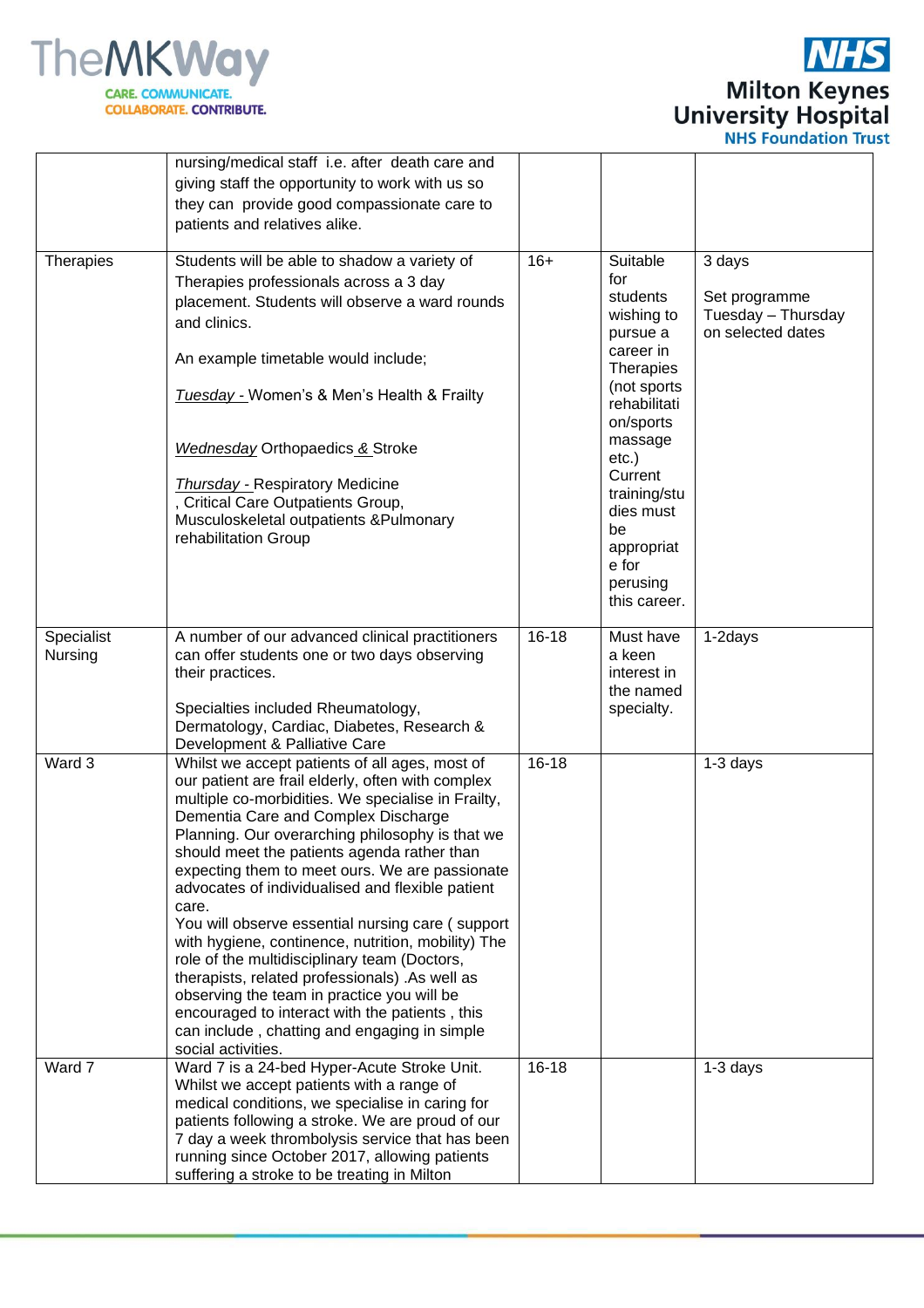

5  $\bf\Lambda$ **Milton Keynes**<br>University Hospital<br>NHS Foundation Trust

|         | Keynes.                                                                                                                                                                                                                                                                                                                                                                                                                                                                                                                                                                                                                                                                                                                                                                                                                                                                    |           |          |
|---------|----------------------------------------------------------------------------------------------------------------------------------------------------------------------------------------------------------------------------------------------------------------------------------------------------------------------------------------------------------------------------------------------------------------------------------------------------------------------------------------------------------------------------------------------------------------------------------------------------------------------------------------------------------------------------------------------------------------------------------------------------------------------------------------------------------------------------------------------------------------------------|-----------|----------|
|         | We specialise in the acute medical management<br>of a stroke but also place emphasis on<br>rehabilitation, encouraging patients to set their<br>own goals and helping them to achieve them.                                                                                                                                                                                                                                                                                                                                                                                                                                                                                                                                                                                                                                                                                |           |          |
|         | You will observe essential nursing care. The role<br>of the multidisciplinary team (Doctors, therapists,<br>related professionals) .As well as observing the<br>team in practice you will be encouraged to<br>interact with the patients, this can include,<br>chatting and engaging in simple social activities.                                                                                                                                                                                                                                                                                                                                                                                                                                                                                                                                                          |           |          |
| Ward 8  | Ward 8 consists of 20 beds and 5 side rooms of<br>Gastroenterology / hepatology & general<br>medicine patients. We fall under the remit of<br>Specialist medicine. We receive patients mostly<br>from Medical Admissions Unit (MAU), A&E &<br>other wards within MKUH. We provide holistic<br>care 24/7.<br>You will observe essential nursing care. The role<br>of the multidisciplinary team (Doctors, therapists,<br>related professionals) .As well as observing the<br>team in practice you will be encouraged to<br>interact with the patients, this can include,<br>chatting and engaging in simple social activities.                                                                                                                                                                                                                                              | $16 - 18$ | 1-3 days |
| Ward 23 | Ward 23 is a fast based, acute ward with 40<br>beds. Ward 23 is a surgical ward looking after<br>both men & women who need hospital based<br>care following traumatic injuries, orthopaedic &<br>ear nose & throat (ENT) surgery.<br>Our philosophy is to provide a multidisciplinary<br>team approach including Doctors, Nurses,<br>Physiotherapists and Occupational therapists to<br>support our patients to get back to or as close to<br>their pre-injury, pre - operative fitness and ability<br>level as soon as possible.<br>You will observe essential nursing &<br>rehabilitation care. The role of the<br>multidisciplinary team (Doctors, therapists,<br>related professionals) .As well as observing the<br>team in practice you will be encouraged to<br>interact with the patients, this can include,<br>chatting and engaging in simple social activities. | $16 - 18$ | 1-3 days |
| Ward 24 | We are a 20 bedded area which looks after most<br>types of surgical patient pre and post<br>operatively. In our role we admit patients that<br>have had an operation or procedure, we carry<br>out skin and nutritional assessments on<br>admission. We empower the patient to regain<br>independence and liaise with physiotherapy and<br>the surgical teams. When the patient is<br>medically fit, they are discharged sometimes<br>with ongoing care.<br>Students will be able to observe the patient<br>journey from admission they can observe how to<br>carry out skin inspections and have an insight                                                                                                                                                                                                                                                               | $16 - 18$ | 1-3 days |